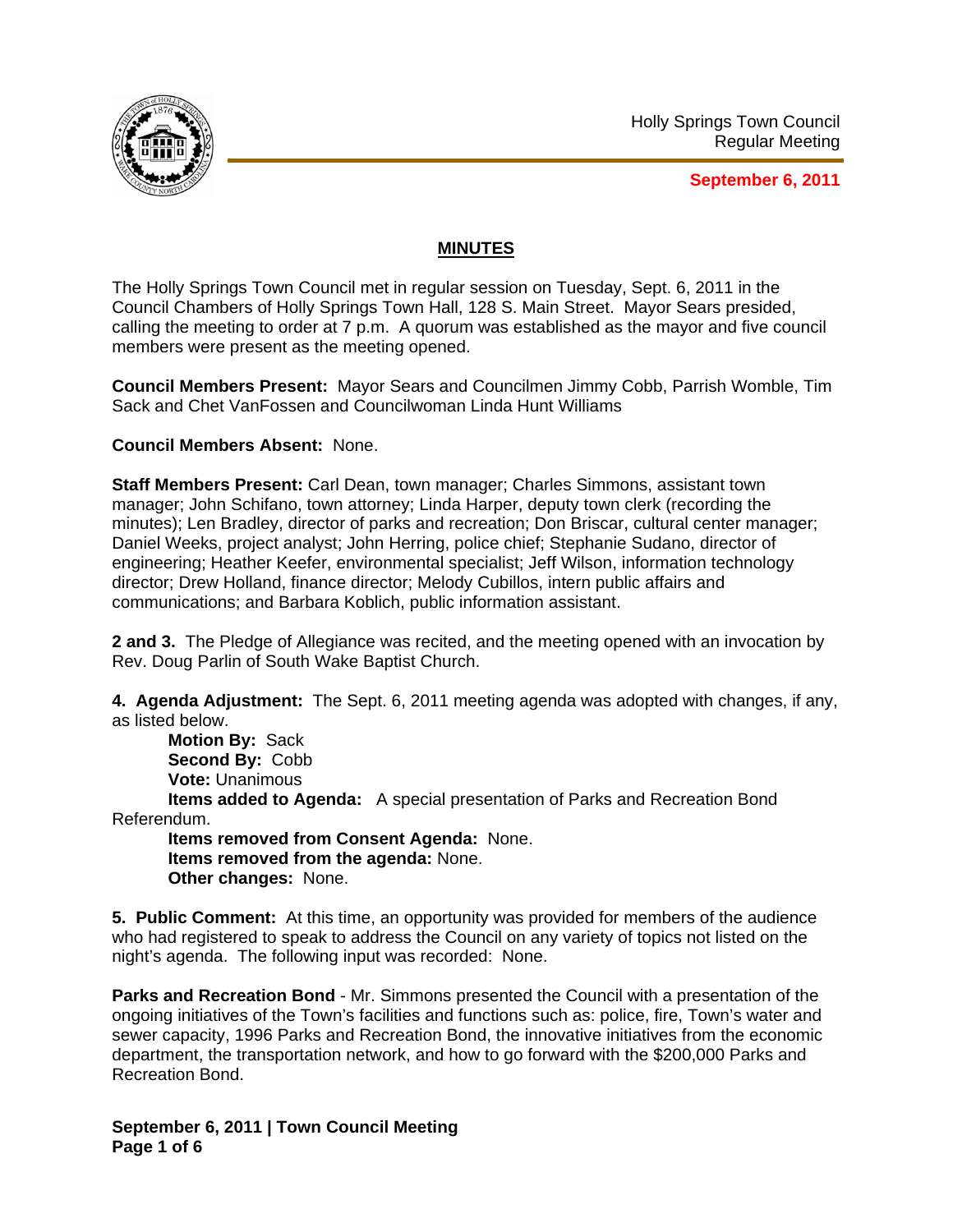Mr. Bradley commented on that the 1996 Parks and Recreation Bond started the park programs with leisure, cultural and athletic programs for Holly Springs' residents. He said there are currently 121 programs offered in the Holly Springs programs. Mr. Bradley gave a brief history of the 1996 Parks and Recreation Bond of \$2,000,000, purchase of the following properties:

- Purchase of 46 acres (Womble Park) & Phase 1 development
- Purchase of WCPSS Property 10 acres & 30,000 sq. ft. (Hunt Center)
- Purchase of 23 acres (Jones Park)
- Purchase of +/- 90 acres (Bass Lake Park)
- Cash match \$300,000 grants (Womble Park)

He said the bond also opened doors for other funding, such as, grants, Wake County/WCPSS/Rex, developer land dedications and Ad Valorem Taxes. Mr. Bradley reviewed the potential bond projects and timelines for Phase 1, 2012-2015 and Phase 2, 2015-2018.

Mr. Bradley said the town developed the proposed project list by using the Jones Park master plan, Womble Park master plan, Beyond the Green master plan, pedestrian plan, citizens' surveys and town staff's input.

He said the planned timeline, if the tentative referendum is approved at the November  $8<sup>th</sup>$  election; will be by spring of 2012 issuance of Bonds (90-120 days after referendum) and summer of 2012 implementation begins.

Councilman Womble complimented Mr. Bradley and town staff for a job well done in the development of the Town's parks system. He stated that he would like to see the Town purchase the Cofield property as previously discussed at the Town Council's Winter Retreat. He also said that he was disappointed that Town denied a car dealership development request several years ago that could have provided additional funding for park projects and also the missed opportunity of the BFI landfill that offered 120 acres that could be used as part of the park system.

Mr. Holland said if the bond referendum was approved at the November's election it would provide the following:

- Provide legal **authorization** to borrow bond funds, however the Town Council is not **obligated** to borrow bond funds;
- Any obligation of bond proceeds will require approval by the Town Council;
- Town has 7 years to obligate the bond funds, although if economic circumstances are not favorable during these years, we have the ability to request a time extension of 3 additional years;
- As future projects are presented to the Town Council there will be opportunities for additional public input;

Mr. Holland said the repayment of the bond would be by the projected tax base growth of the Town. He said the Town's credit rating of the February 2, 2011 Standard & Poor's, upgraded our bond rating from A+ to AA. He said the rating further reflects our view of the town's:

- Rapidly growing residential community within the Raleigh-Durham-Chapel Hill metropolitan statistical area (MSA);
- Large property tax base that has exhibited steady and healthy growth over the past decade;
- Strong financial position, attributable to good financial management and conservative budgeting practices; and
- Moderate debt burden

Mr. Holland said the potential cost to a citizen with a median home sale of \$235,000 in Holly Springs, would be increased by 3.5¢ per/\$100 taxes, averages \$6.85 per month and \$82.25 per year.

**September 6, 2011 | Town Council Meeting Page 2 of 6**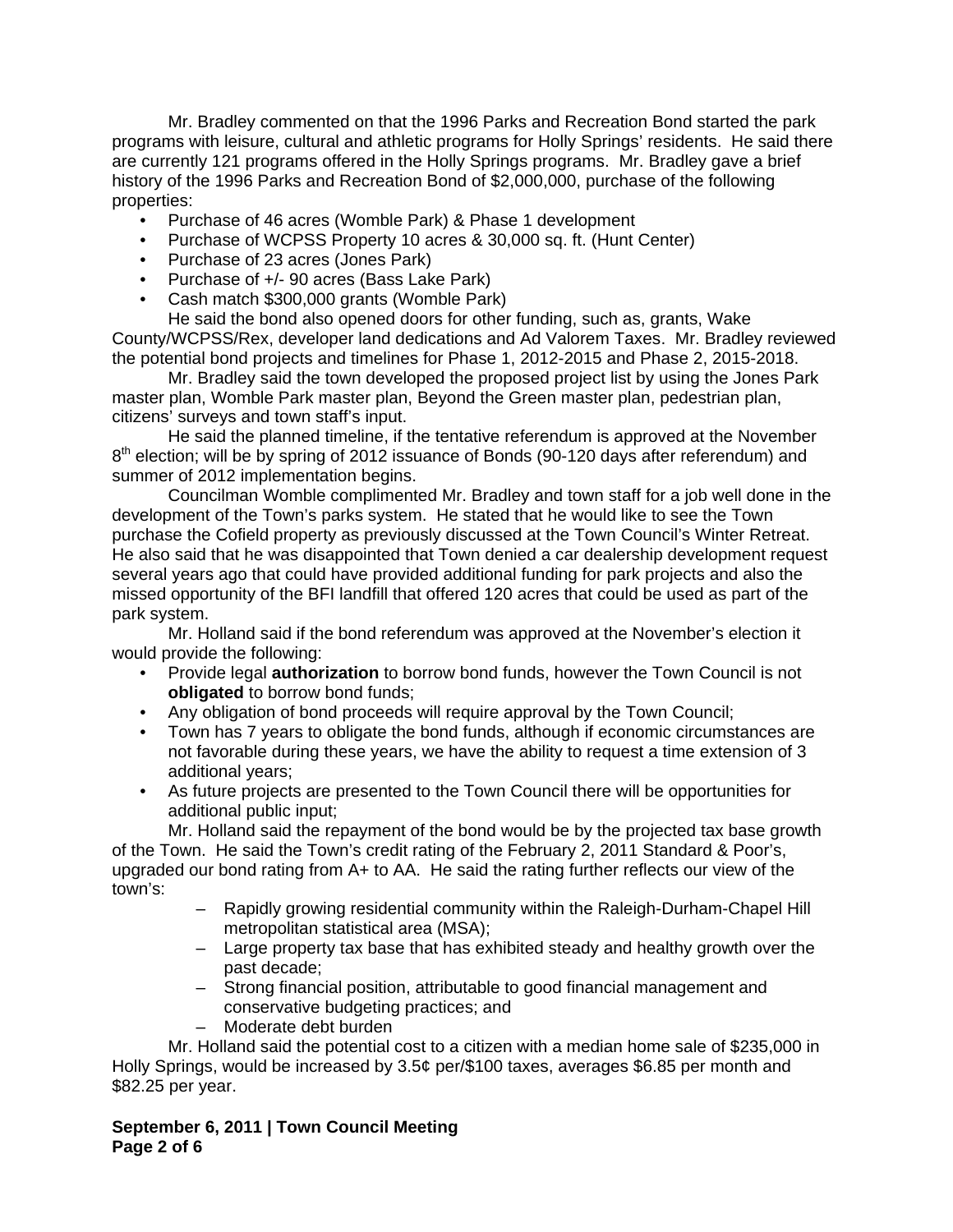Mr. Simmons said keep in mind that the town is continue growing and is conservative budgeting and the town is open to listen to the concerns of the citizens. He said the Town's government is not in comparison on the Federal level of government, the Town is asking for capital. He said the town has an on-line survey for citizens to participate and website to retrieve more information about the bond. He said there will be booths at the Farmers Market, at the Hollyfest festival, public hearings and staff will be available to speak at local Home Owners Associations.

Councilman Sack commented that a public information session was scheduled for September 12, at the Holly Springs Cultural Center between 5:00 p.m. – 7:00 p.m.

Councilman VanFossen said there were meeting schedules on the Bond Referendum website.

Councilman Sack said that the figure and projects and the affordability was presented and discussed at the Town Council's Winter Retreat.

Councilwoman Williams said town staff has done an excellent job presenting the information to the public.

Mr. Simmons said the timing for the bond is good, construction cost is down, and this will put the Town in a strong position to receive grant funds.

Councilman Womble asked why the town has received so many grants.

Mr. Simmons said that grants are good planning sense for the Town.

**6a. Public Hearing: \$20 Million Parks and Recreation Board Order –** Mr. Bob Jessup of Sanford Holshouser, LLP representing the Town spoke in keeping with the schedule for Nov. 8, 2011 vote for a \$20 million bond referendum, a draft bond order was introduced by the town council on Aug. 2. He said that final action on this bond order is to take place after a public hearing.

 He said the public hearing was advertised in the newspaper, on the Town's Web site, on the HSTV-11 bulletin board and through the Town's social media outlets.

 Mr. Jessup said that following the hearing, Council is asked to adopt the bond order, formally ordering a \$20 million bond to acquire land and/or pay for improvements to the Town's opportunities for parks and recreation.

 He said additionally, the Council is asked to adopt Resolution 11-30 formally setting the bond referendum question for the Nov. 8 ballot and scheduling the bond referendum in which voters will have a chance to agree or disagree with the bond order.

 The bond order will be published in the newspaper and on the Town Web site, and notice of the bond referendum itself will likewise be published in the days before Nov. 8. This will complete the legal requirements for the bond referendum.

 In addition to the legal requirements, several community forums and outreach opportunities are planned.

 With that explanation completed, Mayor Sears opened the public hearing to accept input. The following comments were recorded:

Mr. George Smith of 229 Stone Hedge Court said he was in favor of the proposed bond referendum and asked the Town to expand and include a dog park within the parks program.

Mr. Vinnie DeBenedetto of 4445 Lake Flower Drive, thanked the Council for the opportunity to speak on an important issue. He said that his concern was the indebtedness of \$200,000 Bond Referendum to the tax payers. He said it is not a good time for a bond referendum because of the bad economy. Mr. DeBenedetto requested the Town not rush into increasing the Town's debt and was concerned about the installment bank loan of the new W.E. Hunt Center. He said that the bond referendum is ill-timed and could be revisited at a future time when the economy is better.

A c*opy of Vinnie DeBenedetto's comments is incorporated into these minutes as an addendum page.*

**September 6, 2011 | Town Council Meeting Page 3 of 6**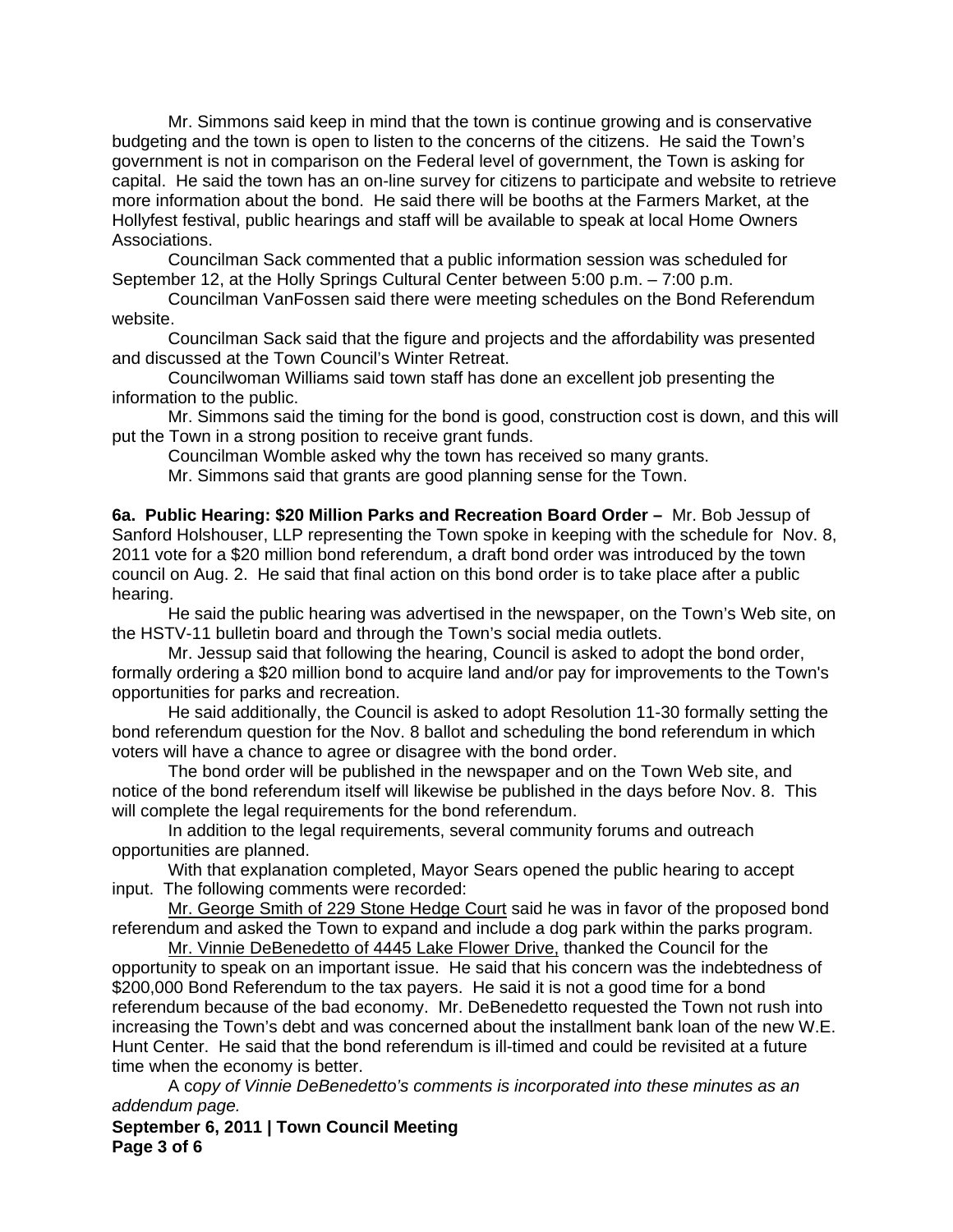Mr. Robert Edwards of 404 Sunset Grove Drive said that he was in favor of the Parks and Recreation bond referendum and requested the Town Council to consider adding tennis courts to the park program master plan.

Mr. Vinnie D'Agostino of 400 Texanna Way asked the Council the following questions:

- 1. What will the Town's Standard & Poor's credit rating be on January 1, 2012 if the Town borrows the entire \$200,000; and
- 2. What will be the Town's debt percentage rate, if the Town borrows the entire \$200,000; and
- 3. What will be the effects of waiting seven years to retire the Town's debt; and
- 4. How many jobs will the \$200,000 bond referendum create.

Mr. D'Agostino said he agrees the Town needs to invest in the Parks and Recreation projects, but when is it a good time to invest? He said the best time to invest into the Parks and Recreation projects is when the Town has the money and not be required to borrow the money at a low interest rate.

There being no further comments, the public hearing was closed.

**Action:** The Council approved a motion to adopt an order authorizing issuance of up to \$20 million in parks and recreation bonds, subject to the approval of voters.

**Motion By:** VanFossen **Second By:** Hunt-Williams **Vote:** Unanimous

**Action:** The Council approved a motion to adopt Resolution 11-30 formally setting the Nov. 8 bond referendum and the wording to be placed on the ballot.

**Motion By:** VanFossen **Second By:** Hunt-Williams **Vote:** Unanimous

*A copy of Resolution 11-30 is incorporated into these minutes as an addenda page.*

**6b. Public Hearing: Novartis Development Agreement –** Mr. John Schifano said that Novartis has requested an amendment to the 2006 Development Agreement to add a parcel of land to the company's campus. The additional property is located just south east of the current Novartis tract, and currently is land-locked.

 He said the agreement would extend the protections that Novartis received under the 2006 agreement to this parcel. By using such an agreement, a landowner can master plan parcels without concern for a subsequent Town Council's changing the zoning spontaneously. Therefore, for the next 20 years, the Town Council would not be able to change the zoning from the PUD designation on both the original 160-acre Novartis tract and the newly acquired 12 acre tract.

 He said this modification also would allow the manager to approve a minor amendment to the Development Agreement, which is defined as anything that is less than 25% of the original 160 acres, without further town council action.

With that explanation completed, Mayor Sears opened the public hearing to accept input. The following comments were recorded: None.

There being no further comments, the public hearing was closed.

**Action:** The Council approved a motion to approve a development agreement for Novartis to extend protection of a added parcel of land and allow the town manager to approve future minor amendments to the development agreement which are less than 25% of original 160 acres without the town council's approval.

**September 6, 2011 | Town Council Meeting Page 4 of 6 Motion By:** Womble **Second By:** Cobb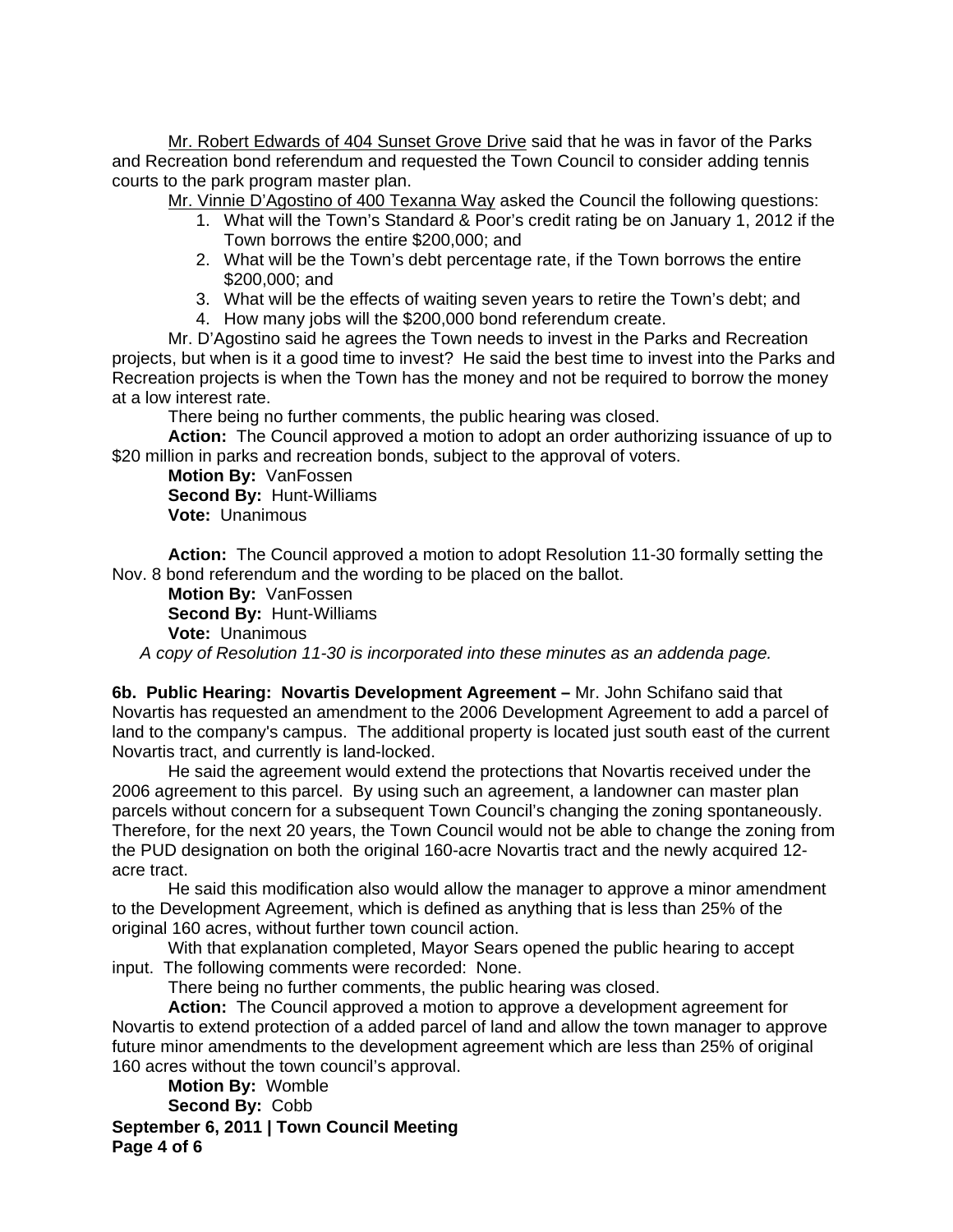#### **Vote:** Unanimous

**7. Consent Agenda:** The Council approved a motion to approve all items on the Consent Agenda. The motion carried following a motion by Councilman Sack, a second by Councilman Cobb and a unanimous vote. The following actions were affected:

7a. Minutes – The Council approved minutes of the Council 's regular meetings held July 19, Aug. 2 and Aug. 16, 2011.

7b. Parks and Recreation Policy Manual Updates – The Council adopted updates to the Parks and Recreation Department Policy Manual. A c*opy of the amendments are incorporated into these minutes as addendum pages.*

7c. Budget Amendment, \$14,150 – The Council adopted an amendment to the FY 2010-11 budget in the amount of \$14,150 to cover the Town's portion of the cost of the Arbor Creek Greenway project. A c*opy of budget amendment is incorporated into these minutes as an addendum page.*

7d. Fee Schedule Amendment – The Council approved to modify the Erosion and Sedimentation Control Program fee schedule for plan reviews and grading permits. A c*opy of amended fee schedule is incorporated into these minutes as addendum pages.*

7e. Resolution 11-31 – The Council adopted Resolution 11-31 authorizing submission of a North Carolina Governor's Highway Safety Program grant application for \$17,750. A c*opy of Resolution 11-31 is incorporated into these minutes as addendum pages.*

7f. Resolution 11-32 - The Council adopted Resolution 11-32 authorizing submission of a North Carolina Governor's Highway Safety Program grant application for \$84,847. A c*opy of Resolution 11-32 is incorporated into these minutes as addendum pages.*

8. Other Business: Councilman Cobb said as of September 6<sup>th</sup> the Holly Springs Food Cupboard purchased the property at 621 w. Holly Springs Road.

 Councilman Sack commented that the Holly Springs Farmers Market was Number #1 of the small markets in North Carolina and  $17<sup>th</sup>$  nationally in small markets.

**9. Manager's Report:** Mr. Simmons reminded the Council Members of the Holly Springs Chamber of Commerce leadership conference scheduled for September 14, through September 15, 2011 at River Landing in Wallace, North Carolina. He also reminded the Council of the Bond Referendum public information session scheduled for September 12, at the Holly Springs Cultural Center between 5:00 p.m. – 7:00 p.m.

**10. Closed Session:** The Council approved a motion to enter into Closed Session, pursuant to NCGS 143-318.11(a)(5), to discuss a matter of donation of real estate property subject to seizure by the U.S. Attorney and U.S. Marshall Services.

**Motion By:** Sack **Second By:** Cobb **Vote:** Unanimous.

### **General Account Closed Session – Sept. 6, 2011**

 In Closed Session, the Council received a report regarding a donation of real estate property in the process of being seized and donated by the U.S. Attorney and U.S. Marshall Services. The property in question was being used in criminal activity in Holly Springs. It was discussed that the property will be best suited for a police substation or training classroom for the town.

 The Council Members was in consensus to move forward on the matter and directed staff to work with the U. S. Marshall's Service with a proposal.

**September 6, 2011 | Town Council Meeting Page 5 of 6**